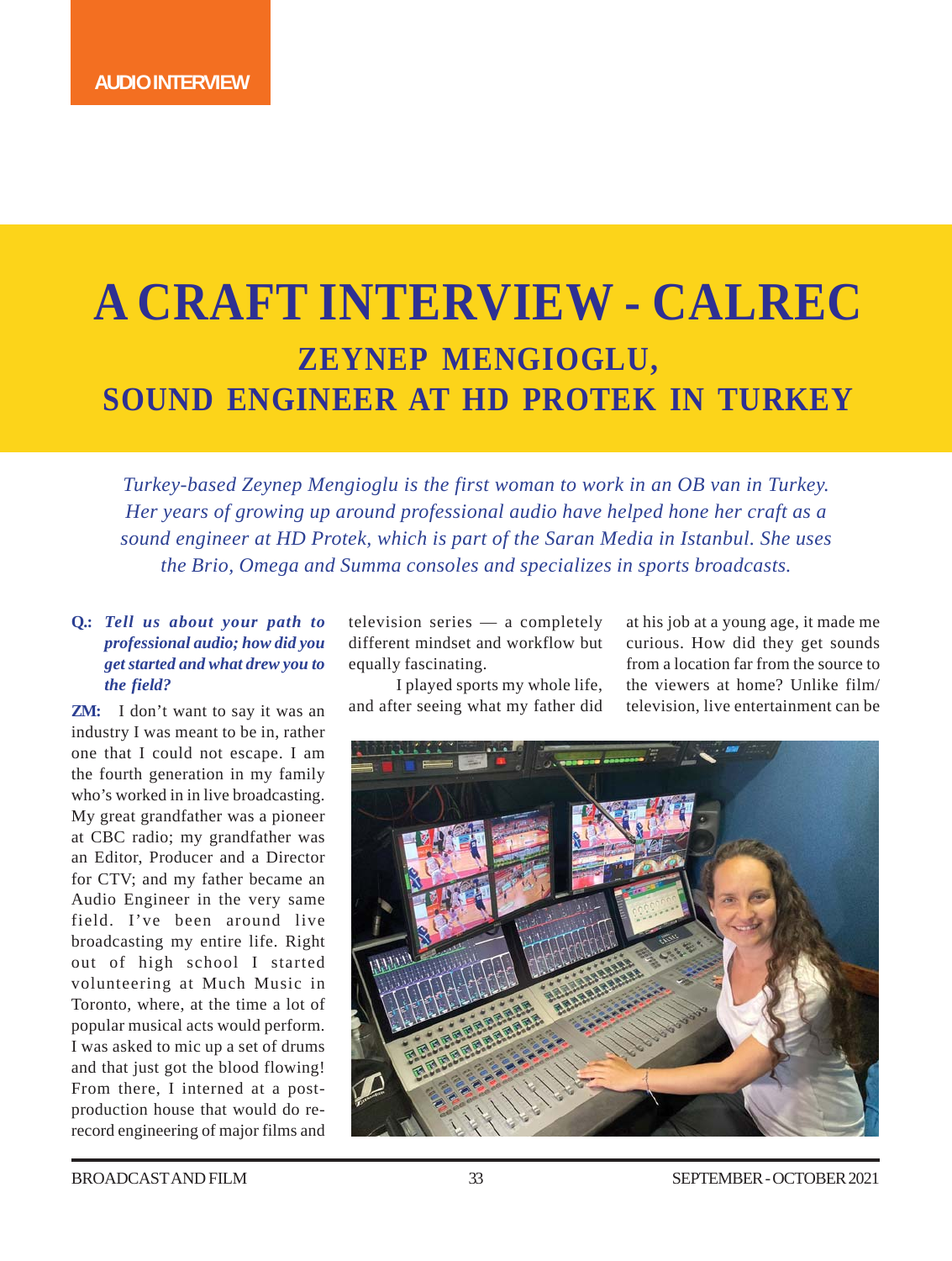"unscripted" and anything can happen. I suppose the rush is what got me.

### **Q.** *How did you become an Audio Engineer at Dome Productions and Maple Leaf Sports & Entertainment?*

**ZM:** Once out of school, I contacted Maple Leaf Sports & Entertainment to see if there was an opportunity for me. They offered me the chance to shadow the broadcast crew and give a hand wherever needed. I would sneak into the audio room in the truck and introduce myself to whoever was mixing the show that day and ask as many questions as they were willing to answer. I was intrigued by audio the minute I stepped on site. From there, I was asked to work as a Boom Op for the Toronto Raptors broadcast. I would go in during time outs and media scrums with a large boom trying to get whatever sound bites I could for the show. I volunteered for a few years before I was asked to be an Audio Assistant for the majority of NHL and NBA games.

Any free time I had on show days was spent in the audio room trying to absorb as much information as I could. I would watch Audio Engineers perform their craft and try to time my questions carefully so that I didn't distract them from what they were doing. Many of them were very kind in showing me their tricks of the trade. I was asked to mix a few smallscale shows here and there, dipping my feet in a large pool, so to speak. As time went on, I let it be known I wanted to be a mixer, and I was given more opportunities to mix larger scale productions.

### **Q.** *What does your role entail with each position? Do you freelance for other companies?*

**ZM:** I am still relatively young with a lot to learn, so I still do a lot of audio assist work, mainly for the Toronto Raptors. I have been doing that for eight years, steadily. We have a lot of different audio requirements with their broadcasts. I set up all the field effects mics in the arena (i.e., basket, key, crowds, surrounding court mics) in the best position possible, aimed to get all we can out of the microphones. Head Mixer for the Raptors, John Hunter, has had a major influence on me, and we have created a solid workflow. This has allowed me to experiment on mic placement and different techniques. Setting up positions for on-air announcers and reporters is an essential part of the job. Setting up their positions to be as functional and as accessible to me, while making the area comfortable for them, is crucial.

Mixing is a different animal. Again, I'm one of the youngest broadcast mixers in the country, and I am still ironing out a workflow. I have watched so many engineers through the years and I have tried to take on many of their ideas and implement them in ways that work with my audio philosophy. I try and create a solid leg to stand on when I go into a show, and that is always pre planning my day with quality paperwork like notes on what I need, and where to put them. Trusting my Audio Assistants is very important to me. As an A2 myself, I never enjoyed being made to feel that I couldn't be trusted on the field by my Head Engineer. They are my lifeline, and I have to have faith in them and give them all the information I can for them to succeed. If I fail them, they fail me.

I always like to set up my console before I consider making my first patch. If I have solid paperwork with me and a console that is built in a way that I feel comfortable using it, then I'm at ease.

### **Q.** *We understand you've worked at the 2018 Winter Olympics in South Korea. Please tell us about that experience and the work that you did.*

**ZM:** The Olympic Games is something I've always wanted to experience! South Korea was the place that said, "Well you wanted it. Here it is!" I have never traveled that far from home before, nor have I ever been away for as long as I was; not to mention dealing with a language barrier and a foreign script I couldn't read. There were a lot of adjustments that had to be made. I was working hockey at the Kwandong Hockey Centre, which had a Canadian-based crew and an event I was familiar with (friendly faces made the experience much easier). For this large-scale event, the audio department was responsible for all international sound. We were given a crate load of microphones to work with and implement in the arena. I don't think there was an inch of that ice that wasn't covered by microphones. It was a great experience and I am really happy I was able to be a part of it.

## **5.** *When did you first start working with Calrec and for how long have you been using their technology?*

**ZM:** The first Calrec product I remember using was a Calrec M3 mini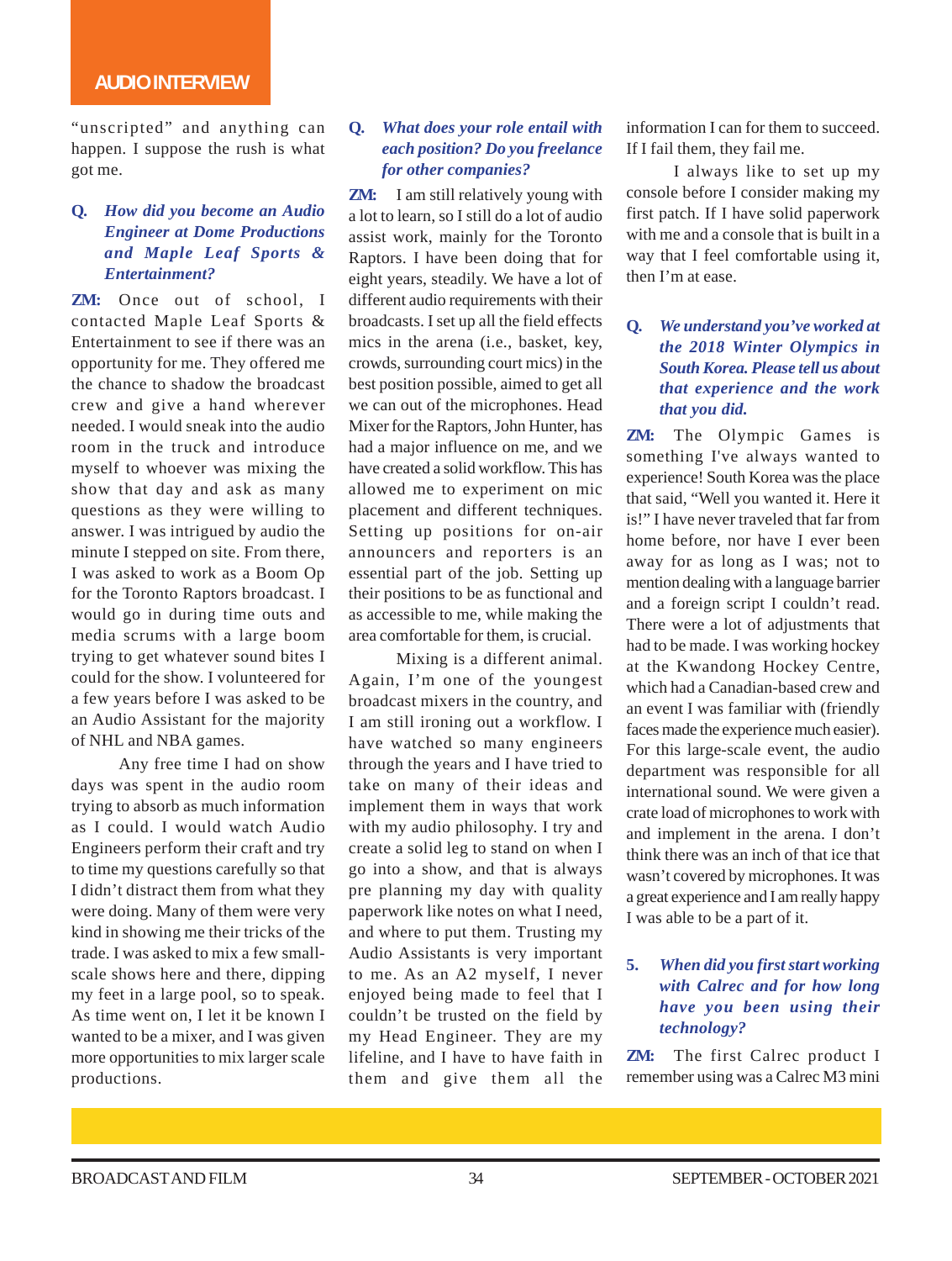## **AUDIO INTERVIEW**

mixer. I think it had around 28 inputs. I used it on a small skiing shoot in Ontario in 2011. I remember the crunch I got from the skiers flying down the slope. The mic pres sounded great. Since then, I have worked with almost all of the Calrec consoles. The S2 and I still meet from time-to-time and it's always fun when I go back to the analogue world. This was what I was trained on, and once I got into the workplace I had to learn digital from scratch. The Alpha platform is one I've probably had the most experience with. I have mixed soccer, hockey, basketball and lacrosse on the Omega, Alpha and Sigma consoles. They are workhorses and to this day the Sigma is one of my favorite consoles; I still use it on a regular basis. What makes it great is that everything is within arm's reach, and the layout is designed in the way I like to work.

The Artemis and Apollo have become industry standard audio consoles. I use them a fair amount and the transition has been seamless. In the last five years, I've also used Calrec's compact Brio console quite a bit and I have to say it's a fun little board. It has power and a quality user interface that really meshes with a broadcast engineer's mindset.

### **Q.** *We understand you're using Calrec's Brio to mix the NBA show Court Surfing in Canada. What exactly does this type of work involve?*

**ZM:** The premise of the show 'Court' Surfing' is kind of like the NFL's Redzone – a highlights show. There are up to 10 NBA games in a given night, and our show brings in the broadcasts of all those games. We bounce around the entire league, cutting the fluff out of each game and showing those big moments that viewers want to see.

Our studio receives the broadcasts of these games with video and embedded audio, and I implement those sources into the Calrec Brio console. We have two hosts on the show that talk throughout the games and discuss the latest NBA news. I have two hosts with lavs commenting on the game, while the viewers watch various NBA coverage. In those moments, I am fading in and out the game audio that they are discussing along with the other show elements like music, replay machines, graphic and switcher triggers.

Like I said, I love the Brio. I can get from where I need to go without even thinking about it. I have made that console my own and I really enjoy it.

# $\odot$  CALREC

### **Q.** *What differentiates Calrec from other console makers in the industry and what are your favorite things about using the Brio?*

**ZM:** The biggest difference that I have always noticed with Calrec (and with the Brio especially) is that its design is very practical and well thought out. From the moment you power it on and look at it for the first time, a trained eye can look at each menu setting and user function and easily understand the path. A lot of other compact digital consoles I have worked with have almost created their own language, which makes things challenging. I can honestly say that the Brio is the first digital console I have worked on where I have not had to bust open a manual to make it work.

### **Q.** *Can you please give an example or two where the Brio's features stood out and really helped you get the job done?*

**ZM:** At first, it took a while to adjust to the separate screen needed for monitoring levels. It reminded me of when I worked in a studio. I now have an entire screen dedicated to monitoring, while being completely separate from my workspace.

Certainly, in a pinch, the bus and output section of the Brio is a mainstay on my screen. Being able to quickly tone out each individual bus multiple times on show day is a real timesaver for sure.

### **Q.** *What have been the key technological milestones you've witnessed in your time in broadcast audio and how have they changed what you do/how you work?*

**ZM:** Well, as much as I don't want to say I have "seen it all," many colleagues of mine who have much more experience than me can certainly say this with a clear conscience. We have all adapted from many forms of mixing audio, like mixing in stereo, to 5.1, to Dolby Atmos. The only mix I have not seen or been a part of is mono. When I started, digital was just becoming the norm and I saw it evolve and grow pretty quickly. I still worked on some shoots that were analogue based; long runs of heavy copper cable, to now a fiber pair that can hold all the ins and outs needed for some of the shows I do.

Now with audio over IP, we